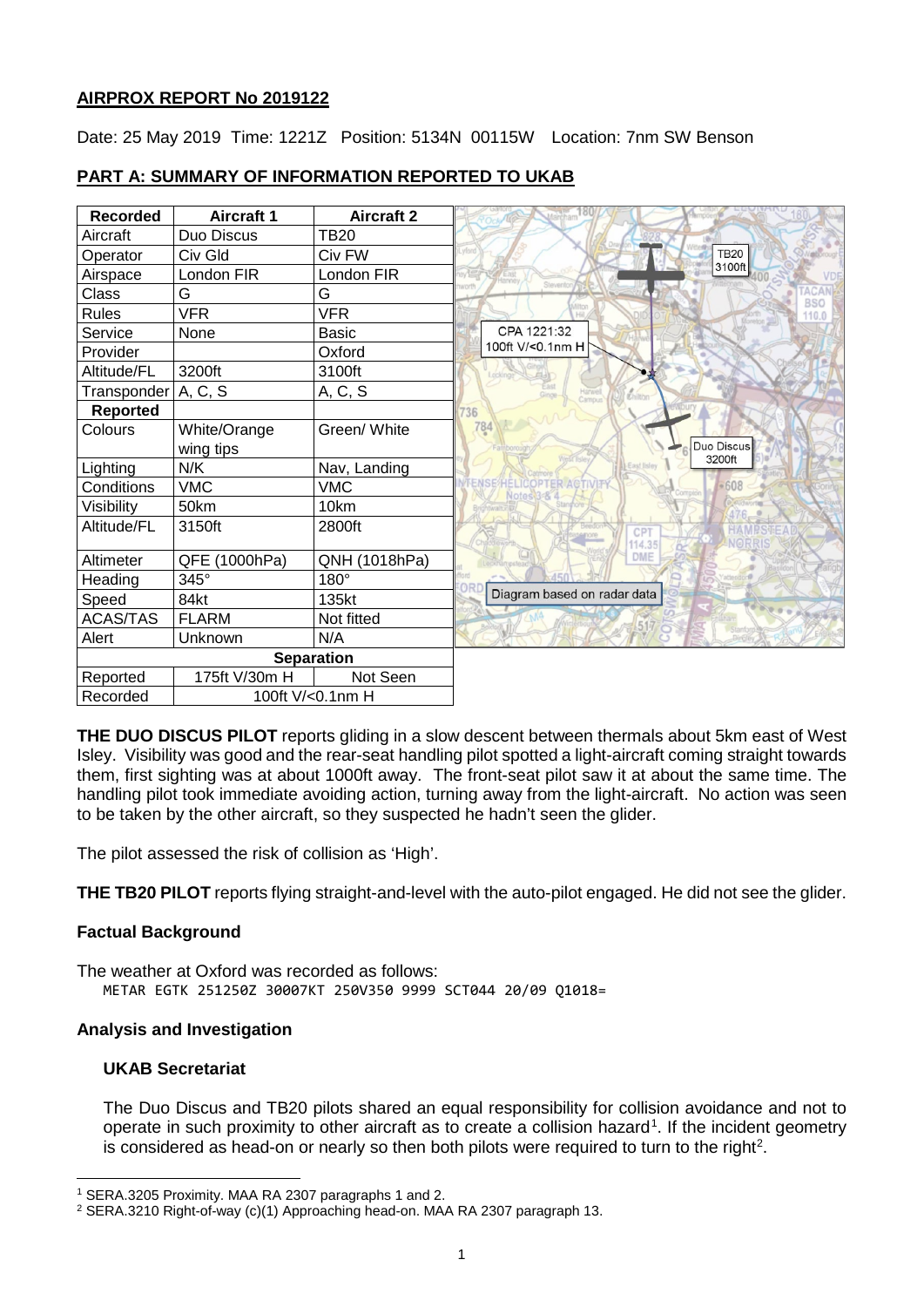## **Comments**

# **BGA**

We commend the sailplane pilot for their lookout; a head-on aircraft is particularly difficult to spot.

#### **Summary**

An Airprox was reported when a Duo Discus and a TB20 flew into proximity 7nm south-west of Benson at 1221hrs on Saturday 25<sup>th</sup> May 2019. Both pilots were operating under VFR in VMC, the Sailplane pilot was not in receipt of an ATS and the TB20 pilot in receipt of a Basic Service from Oxford.

# **PART B: SUMMARY OF THE BOARD'S DISCUSSIONS**

Information available consisted of reports from the pilots of both aircraft and radar photographs/video recordings. Relevant contributory factors mentioned during the Board's discussions are highlighted within the text in bold, with the numbers referring to the Contributory Factors table displayed in Part C.

The Board first looked at the actions of the Duo Discuss pilot who was slowly descending from a thermal when he saw the TB20 ahead. Members noted that Benson were not open to give a LARS service at the weekend and so the glider pilot had been denied the opportunity of gaining situational awareness from that source prior to seeing the other aircraft (**CF3**). Given that the glider was transponderequipped, some members wondered whether a call to Oxford, Brize or Farnborough might have been advantageous but they accepted that, other than perhaps fortuitous assimilation of other aircraft transmissions, all of these options were unlikely to offer much assistance due to the nature of his flight. Although the Duo Discuss was fitted with FLARM, this was could not detect the TB20's transponder (**CF4**) and so the glider pilot was denied any prior situational awareness from that also. In the end, although later than desirable, the Board noted that the glider pilot saw the TB20 and was able to take avoiding action (**CF5**).

The TB20 pilot reported being on a Basic Service with Oxford, but the time elapsed since the incident and the TB20 being traced meant that the Board were unable to corroborate that with Oxford. In providing a Basic Service, Oxford were not required to monitor the TB20, or provide Traffic Information (**CF1**), and members wondered whether the TB20 pilot may have been better placed asking for a Traffic Service (**CF2**). Similar to the Discus pilot, the TB20 pilot therefore did not have any situational awareness from ATC (**CF3**), nor was the aircraft fitted with a CWS. The latter was unfortunate because, unusually, the glider was squawking so if the TB20 had been fitted with a CWS of some description, it may well have picked up the glider's transponder and alerted the pilot to its presence. Acknowledging that gliders are notoriously difficult to see head-on, the Board noted that the TB20 pilot did not see the glider at all and therefore was not able to take any avoiding action (**CF6**).

In assessing the risk, the Board's discussion centred mainly on whether the avoiding action taken by the glider pilot had been taken in sufficient time to materially affect the separation. Given the estimated range of 1000ft at first sighting, in the end they decided that, notwithstanding the likely lack of manoeuvrability by the glider if it was at slow speed between thermals, the glider pilot's report indicated that he had had time to actively assess the situation and react which indicated that his manoeuvre probably had improved the separation. Nevertheless, the Board agreed that this had been emergency avoiding action where safety had been much reduced below the norm and, accordingly, they assessed the risk as Category B.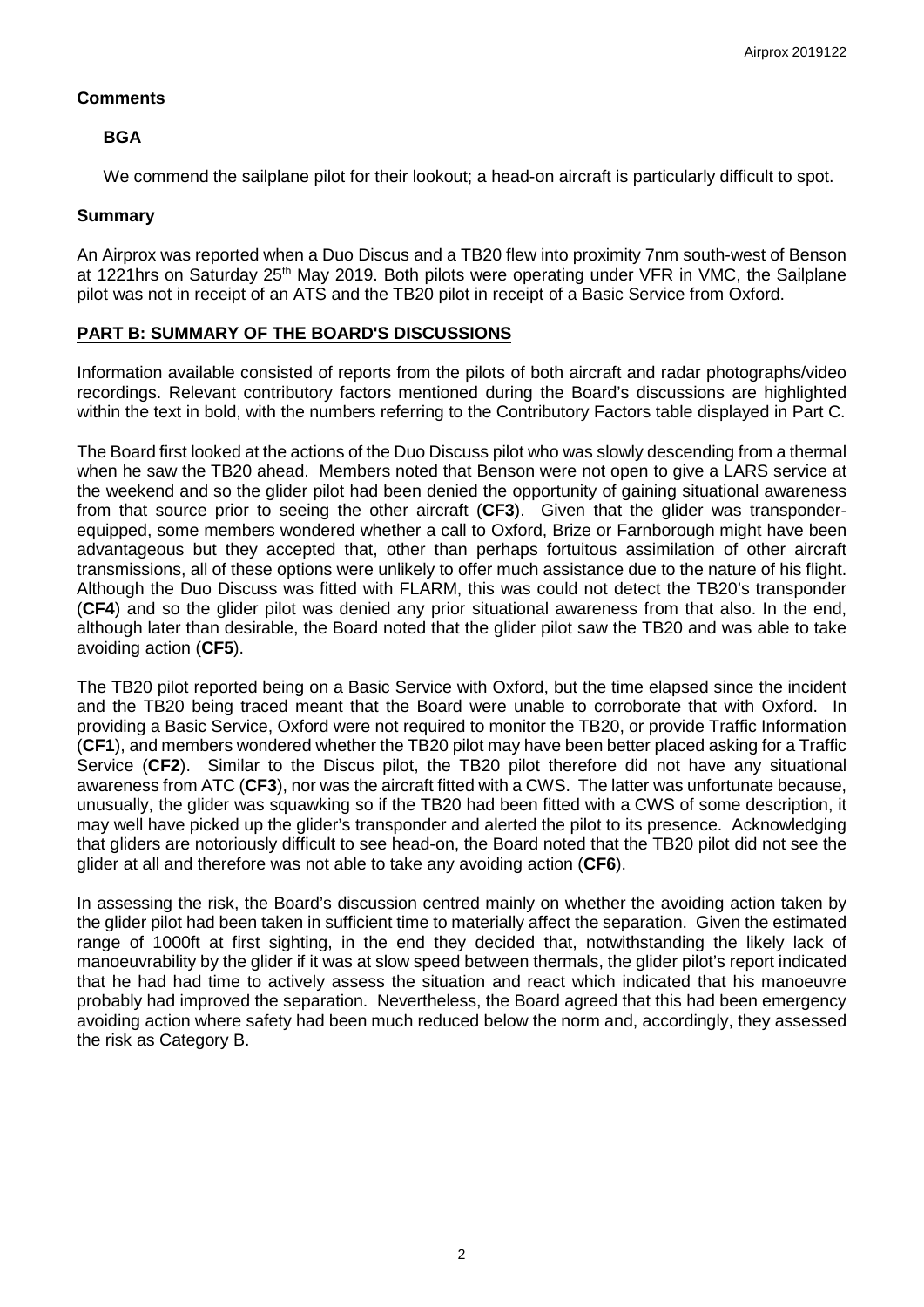# **PART C: ASSESSMENT OF CAUSE AND RISK**

# Contributory Factors:

|    | 2019122                                                        |                                            |                                                                     |  |  |  |  |  |  |
|----|----------------------------------------------------------------|--------------------------------------------|---------------------------------------------------------------------|--|--|--|--|--|--|
| CF | Factor                                                         | <b>Description</b>                         | <b>Amplification</b>                                                |  |  |  |  |  |  |
|    | <b>Ground Elements</b>                                         |                                            |                                                                     |  |  |  |  |  |  |
|    | • Situational Awareness and Action                             |                                            |                                                                     |  |  |  |  |  |  |
| 1  | Contextual                                                     | • Situational Awareness and Sensory Events | Not required to monitor the aircraft under the agreed<br>service    |  |  |  |  |  |  |
|    | <b>Flight Elements</b>                                         |                                            |                                                                     |  |  |  |  |  |  |
|    | <b>• Tactical Planning and Execution</b>                       |                                            |                                                                     |  |  |  |  |  |  |
| 2  | Human<br>Factors                                               | • Communications by Flight Crew with ANS   | Appropriate ATS not requested by pilot                              |  |  |  |  |  |  |
|    | • Situational Awareness of the Conflicting Aircraft and Action |                                            |                                                                     |  |  |  |  |  |  |
| 3  | Contextual                                                     | • Situational Awareness and Sensory Events | Pilot had no, only generic, or late Situational Awareness           |  |  |  |  |  |  |
|    | <b>• Electronic Warning System Operation and Compliance</b>    |                                            |                                                                     |  |  |  |  |  |  |
| 4  | Technical                                                      | • ACAS/TCAS System Failure                 | Incompatible CWS equipment                                          |  |  |  |  |  |  |
|    | • See and Avoid                                                |                                            |                                                                     |  |  |  |  |  |  |
| 5  | Human<br>Factors                                               | • Monitoring of Other Aircraft             | Non-sighting or effectively a non-sighting by one or<br>both pilots |  |  |  |  |  |  |
| 6  | Human<br>Factors                                               | • Monitoring of Other Aircraft             | Late-sighting by one or both pilots                                 |  |  |  |  |  |  |

Degree of Risk: B.

#### Safety Barrier Assessment<sup>[3](#page-2-0)</sup>

In assessing the effectiveness of the safety barriers associated with this incident, the Board concluded that the key factors had been that:

#### **Flight Elements:**

 $\overline{\phantom{a}}$ 

**Tactical Planning and Execution** was assessed as **partially effective** because the TB20 pilot could have upgraded to a Traffic Service.

**Situational Awareness of the Conflicting Aircraft and Action** were assessed as **ineffective** because neither pilot had any prior knowledge about the other.

**Electronic Warning System Operation and Compliance** were assessed as **ineffective** because the Duo Discuss was fitted with FLARM which could not detect the TB20's incompatible transponder.

**See and Avoid** were assessed as **partially effective** because the Duo Discuss pilot managed to take avoiding action, albeit late.

<span id="page-2-0"></span><sup>&</sup>lt;sup>3</sup> The UK Airprox Board scheme for assessing the Availability, Functionality and Effectiveness of safety barriers can be found on the [UKAB Website.](http://www.airproxboard.org.uk/Learn-more/Airprox-Barrier-Assessment/)